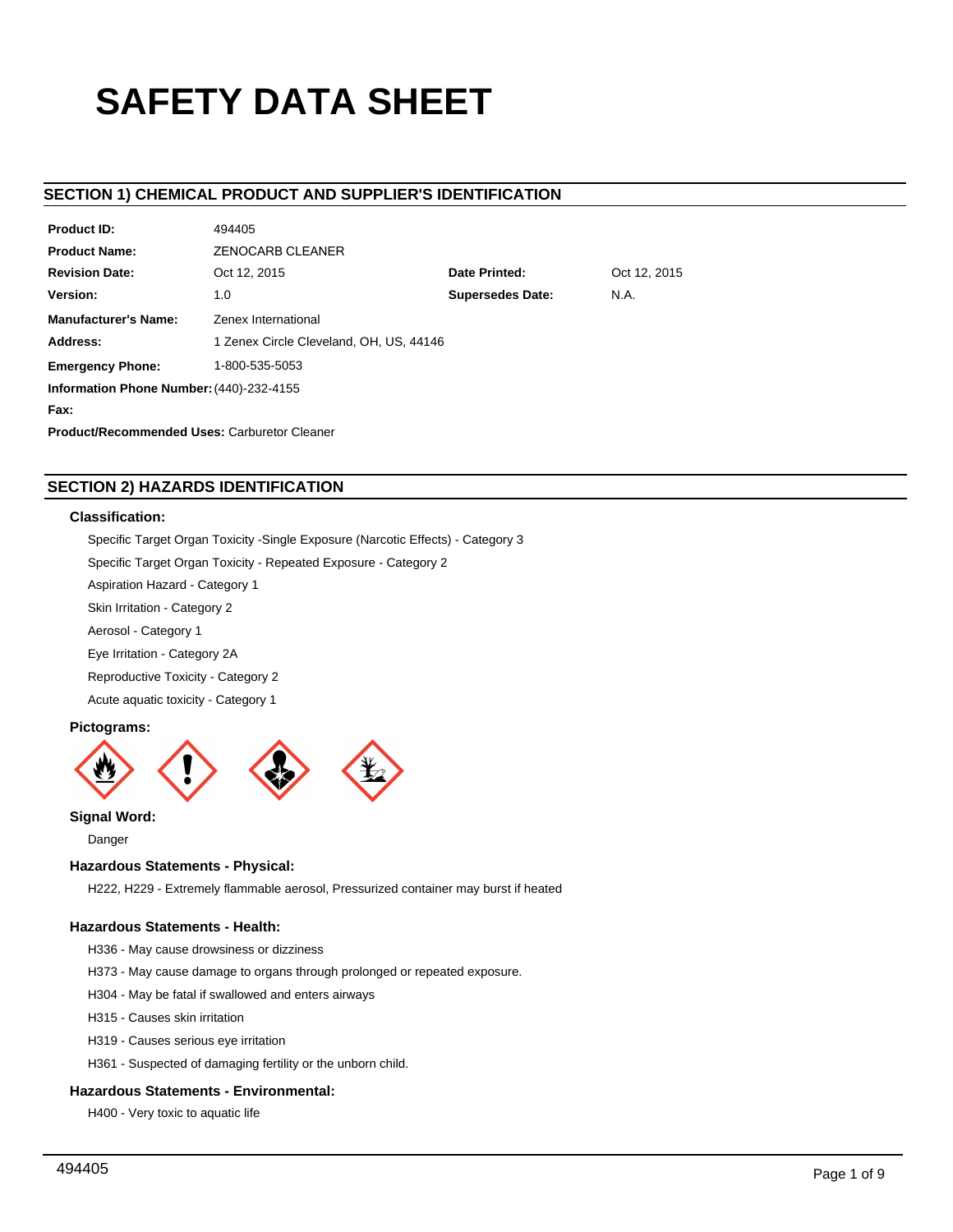# **Precautionary Statements - General:**

P101 - If medical advice is needed, have product container or label at hand.

P102 - Keep out of reach of children.

P103 - Read label before use.

## **Precautionary Statements - Prevention:**

- P261 Avoid breathing dust/fume/gas/mist/vapors/spray.
- P271 Use only outdoors or in a well-ventilated area.
- P264 Wash thoroughly after handling.
- P280 Wear eye protection/face protection.
- P202 Do not handle until all safety precautions have been read and understood.
- P273 Avoid release to the environment.
- P210 Keep away from heat, hot surfaces, sparks, open flames and other ignition sources. No smoking.
- P211 Do not spray on an open flame or other ignition source.
- P251 Do not pierce or burn, even after use.

# **Precautionary Statements - Response:**

P304 + P340 - IF INHALED: Remove person to fresh air and keep comfortable for breathing.

- P314 Get medical advice/attention if you feel unwell.
- P301 + P310 IF SWALLOWED: Immediately call a POISON CENTER or doctor/physician.
- P331 Do NOT induce vomiting.
- P302 + P352 IF ON SKIN: Wash with plenty of soap and water.
- P332 + P313 If skin irritation occurs: Get medical advice/attention.
- P362 + P364 Take off contaminated clothing and wash it before reuse.

P305 + P351 + P338 - IF IN EYES: Rinse cautiously with water for several minutes. Remove contact lenses, if present and easy to do. Continue rinsing.

- P337 + P313 If eye irritation persists: Get medical advice/attention.
- P308 + P313 IF exposed or concerned: Get medical advice/attention.
- P391 Collect spillage.

## **Precautionary Statements - Storage:**

P410 - Protect from sunlight.

- P403 + P405 Store in a well-ventilated place. Store locked up.
- P412 Do not expose to temperatures exceeding 50°C/122°F.

# **Precautionary Statements - Disposal:**

P501 - Dispose of contents and container in accordance with all local, regional, national and international regulations.

# **SECTION 3) COMPOSITION / INFORMATION ON INGREDIENTS**

| CAS          | <b>Chemical Name</b> | % By Weight |
|--------------|----------------------|-------------|
| 0000067-64-1 | <b>ACETONE</b>       | 44% - 75%   |
| 0000074-98-6 | <b>PROPANE</b>       | 8% - 21%    |
| 0000108-88-3 | <b>TOLUENE</b>       | 8% - 21%    |
| 0001330-20-7 | <b>XYLENE</b>        | 7% - 18%    |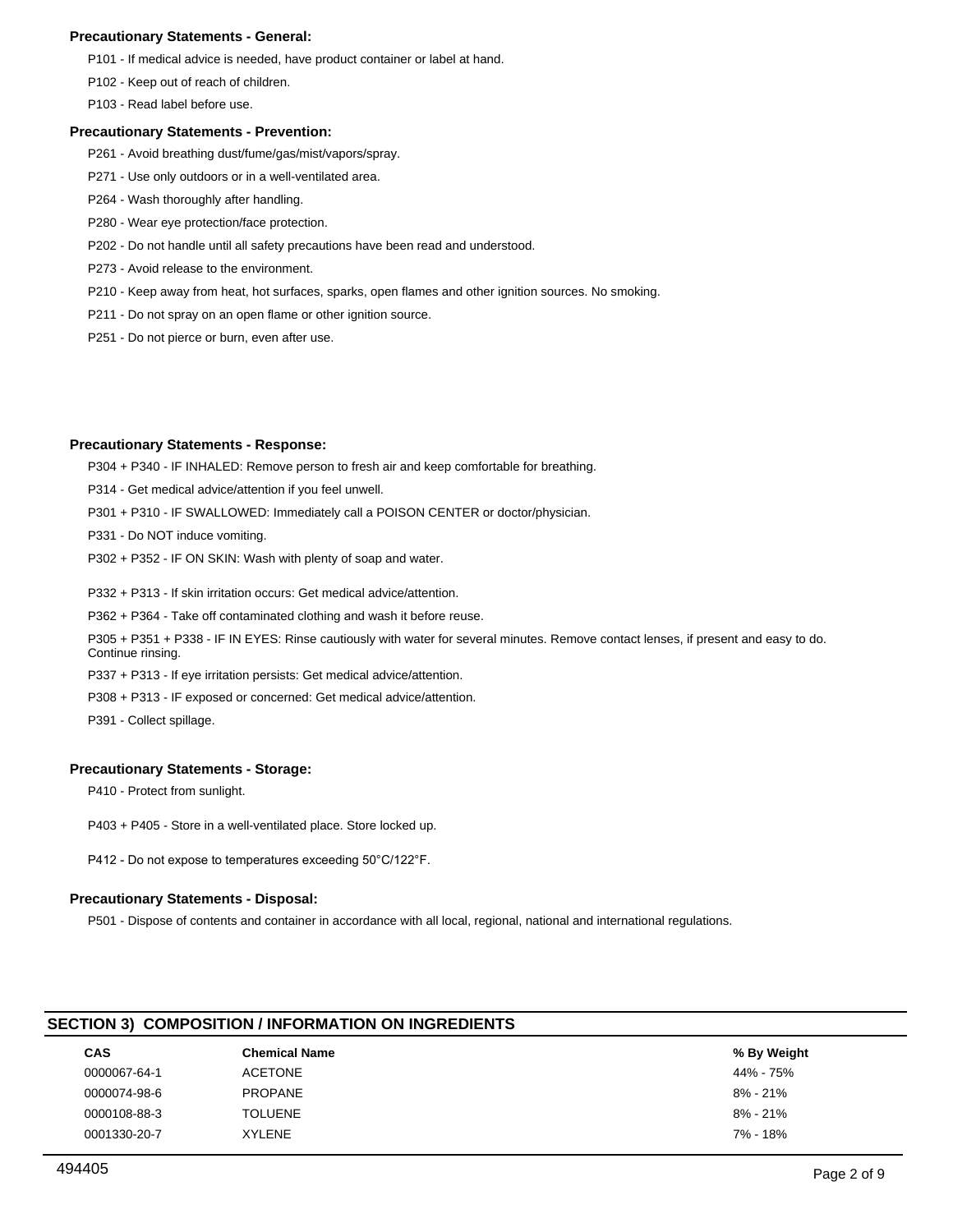# **SECTION 4) FIRST-AID MEASURES**

## **Inhalation:**

Remove source of exposure or move person to fresh air and keep comfortable for breathing.

If exposed/feel unwell/concerned: Call a POISON CENTER/doctor.

Eliminate all ignition sources if safe to do so.

#### **Eye Contact:**

Remove source of exposure or move person to fresh air. Rinse eyes cautiously with lukewarm, gently flowing water for several minutes, while holding the eyelids open. Remove contact lenses, if present and easy to do. Continue rinsing for a duration of 15-20 minutes. Take care not to rinse contaminated water into the unaffected eye or onto the face. If eye irritation persists: Get medical advice/attention.

#### **Skin Contact:**

Take off immediately all contaminated clothing, shoes and leather goods (e.g. watchbands, belts). Gently blot or brush away excess product. Wash with plenty of lukewarm, gently flowing water for a duration of 15-20 minutes. Call a POISON CENTER/doctor if you feel unwell. Store contaminated clothing under water and wash before reuse or discard.

#### **Ingestion:**

Rinse mouth. Do NOT induce vomiting. Immediately call a POISON CENTER/doctor. If vomiting occurs naturally, lie on your side, in the recovery position.

Never give anything by mouth to an unconscious or convulsing victim. Keep person warm and quiet.

# **SECTION 5) FIRE-FIGHTING MEASURES**

## **Suitable Extinguishing Media:**

Use water, fog, dry chemical, or carbon dioxide.

Carbon dioxide can displace oxygen. Use caution when applying carbon dioxide in confined spaces. Simultaneous use of foam and water on the same surface is to be avoided as water destroys the foam.

#### **Unsuitable Extinguishing Media:**

Water may be ineffective but can be used to cool containers exposed to heat or flame.

#### **Specific Hazards in Case of Fire:**

Contents under pressure. Keep away from ignition sources and open flames. Exposure of containers to extreme heat and flames can cause them to rupture often with violent force.

Aerosol cans may rupture when heated. Heated cans may burst.

In fire, will decompose to carbon dioxide, carbon monoxide

#### **Fire-Fighting Procedures:**

Isolate immediate hazard area and keep unauthorized personnel out. Stop spill/release if it can be done safely. Move undamaged containers from immediate hazard area if it can be done safely. Water spray may be useful in minimizing or dispersing vapors and to protect personnel.

Dispose of fire debris and contaminated extinguishing water in accordance with official regulations.

#### **Special Protective Actions:**

Wear protective pressure self-contained breathing apparatus (SCBA)and full turnout gear.

Care should always be exercised in dust/mist areas.

# **SECTION 6) ACCIDENTAL RELEASE MEASURES**

#### **Emergency Procedure:**

Flammable/combustible material.

ELIMINATE all ignition sources (no smoking, flares, sparks, or flames in immediate area). Stay upwind; keep out of low areas. Immediately turn off or isolate any source of ignition. Keep unnecessary people away; isolate hazard area and deny entry. Do not touch or walk through spilled material. Clean up immediately. Use absorbent sweeping compound to soak up material and put into suitable container for proper disposal.

#### **Recommended Equipment:**

Positive pressure, full-face piece self-contained breathing apparatus(SCBA), or positive pressure supplied air respirator with escape SCBA (NIOSH approved).

#### **Personal Precautions:**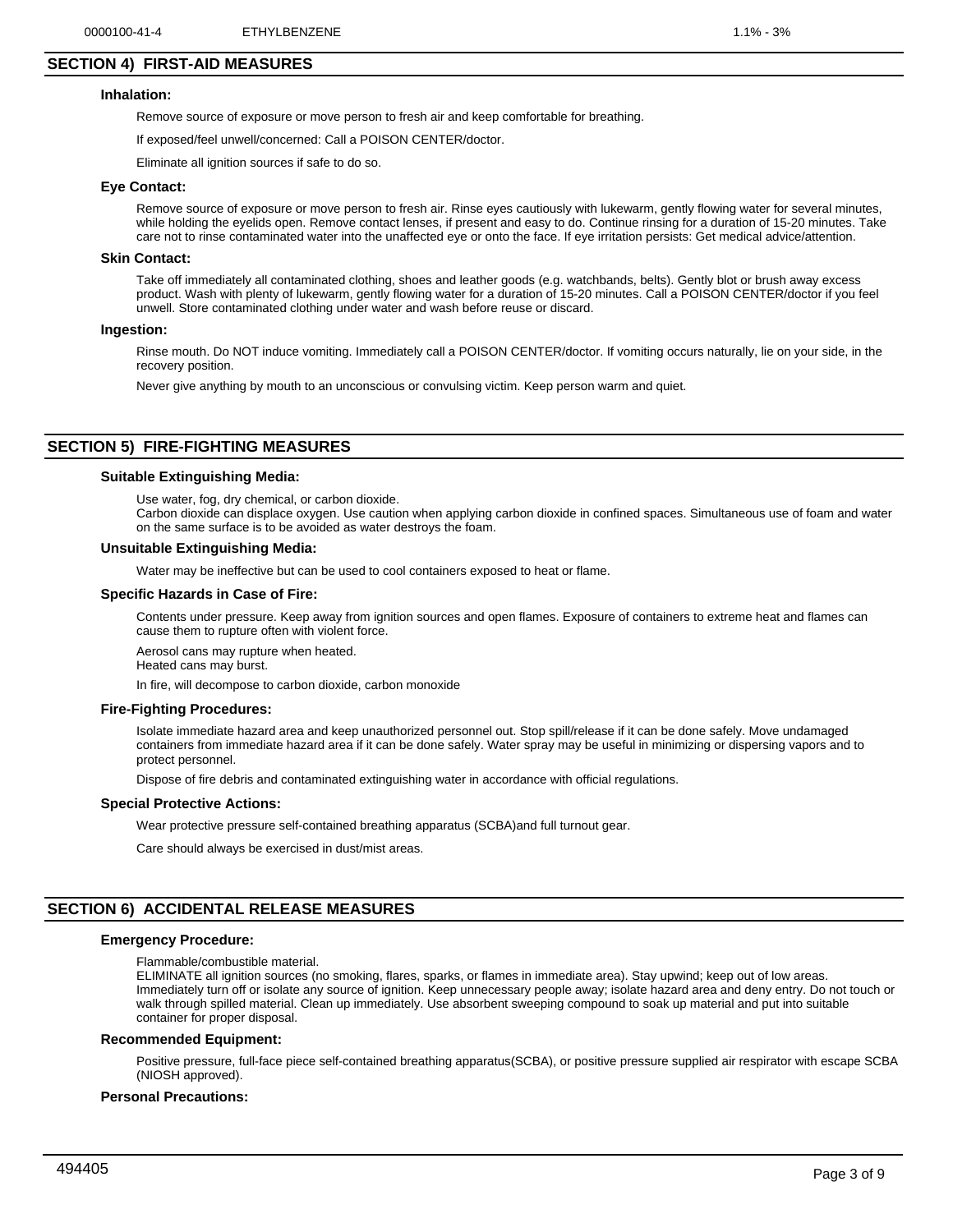ELIMINATE all ignition sources (no smoking, flares, sparks, or flames in immediate area). Use explosion proof equipment. Avoid breathing vapor. Avoid contact with skin, eye or clothing. Do not touch damaged containers or spilled materials unless wearing appropriate protective clothing.

# **Environmental Precautions:**

Stop spill/release if it can be done safely. Prevent spilled material from entering sewers, storm drains, other unauthorized drainage systems and natural waterways by using sand, earth, or other appropriate barriers.

# **SECTION 7) HANDLING AND STORAGE**

# **General:**

For industrial and institutional use only. For use by trained personnel only. Keep away from children. Wash hands after use. Do not get in eyes, on skin or on clothing. Do not breathe vapors or mists. Use good personal hygiene practices. Eating, drinking and smoking in work areas is prohibited. Remove contaminated clothing and protective equipment before entering eating areas. Eyewash stations and showers should be available in areas where this material is used and stored. **Ventilation Requirements:**

Use only with adequate ventilation to control air contaminants to their exposure limits. The use of local ventilation is recommended to control emissions near the source.

#### **Storage Room Requirements:**

Keep container(s) tightly closed and properly labeled. Store in cool, dry, well-ventilated areas away from heat, direct sunlight and incompatibilities. Store in approved containers and protect against physical damage. Keep containers securely sealed when not in use. Indoor storage should meet OSHA standards and appropriate fire codes. Containers that have been opened must be carefully resealed to prevent leakage. Empty container retain residue and may be dangerous.

Do not cut, drill, grind, weld, or perform similar operations on or near containers. Do not pressurize containers to empty them. Ground all structures, transfer containers and equipment to conform to the national electrical code. Use procedures that prevent static electrical sparks. Static electricity may accumulate and create a fire hazard.

Store at temperatures below 120°F.

# **SECTION 8) EXPOSURE CONTROLS, PERSONAL PROTECTION**

## **Eye Protection:**

Chemical goggles, safety glasses with side shields or vented/splash proof goggles. Contact lenses may absorb irritants. Particles may adhere to lenses and cause corneal damage.

#### **Skin Protection:**

Wear gloves, long sleeved shirt, long pants and other protective clothing as required to minimize skin contact.

Use of gloves approved to relevant standards made from the following materials may provide suitable chemical protection: PVC, neoprene or nitrile rubber gloves. Suitability and durability of a glove is dependent on usage, e.g. frequency and duration of contact, chemical resistance of glove material, glove thickness, dexterity. Always seek advice from glove suppliers. Contaminated gloves should be replaced. Chemical-resistant clothing is recommended to avoid prolonged contact. Avoid unnecessary skin contact.

## **Respiratory Protection:**

If engineering controls do not maintain airborne concentrations to a level which is adequate to protect worker, a respiratory protection program that meets or is equivalent to OSHA 29 CFR 1910.134 and ANSI Z88.2 should be followed. Check with respiratory protective equipment suppliers. Where air-filtering respirators are suitable, select an appropriate combination of mask and filter. Select a filter suitable for combined particulate/organic gases and vapors.

When spraying more than one half can continuously or more than one can consecutively, use NIOSH approved respirator.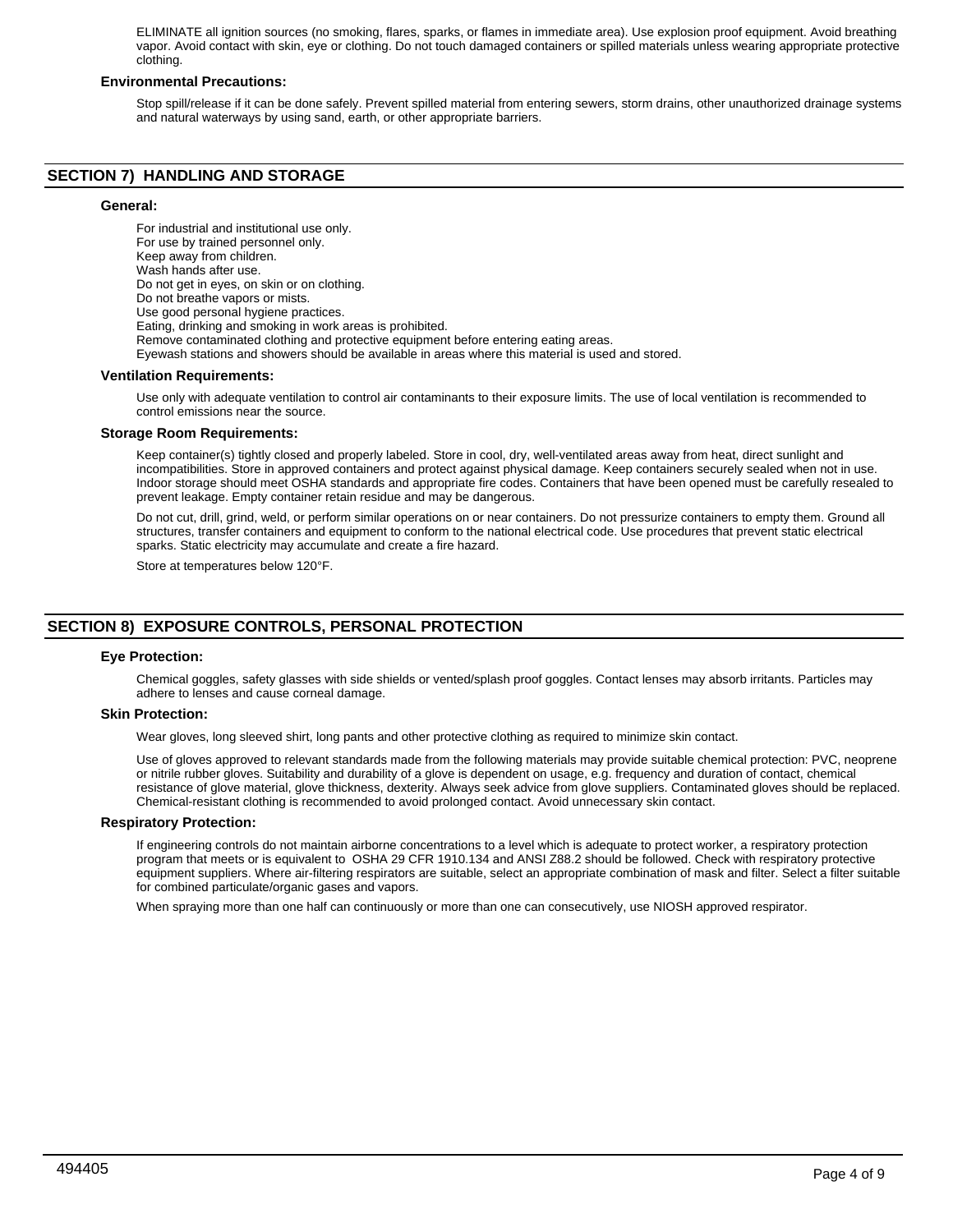| <b>Chemical Name</b> | <b>OSHA</b><br>TWA<br>(ppm) | <b>OSHA</b><br><b>TWA</b><br>(mg/m3) | <b>OSHA</b><br><b>STEL</b><br>(ppm) | <b>OSHA</b><br><b>STEL</b><br>(mg/m3) | <b>OSHA</b><br>Tables (Z1,<br>Z2, Z3 | <b>OSHA</b><br>Carcinogen | <b>OSHA</b><br><b>Skin</b><br>designation | <b>NIOSH</b><br><b>TWA</b><br>(ppm) | <b>NIOSH</b><br>TWA<br>(mg/m3) | <b>NIOSH</b><br><b>STEL</b><br>(ppm) | <b>NIOSH</b><br><b>STEL</b><br>(mg/m3) | <b>NIOSH</b><br>Carcinogen |
|----------------------|-----------------------------|--------------------------------------|-------------------------------------|---------------------------------------|--------------------------------------|---------------------------|-------------------------------------------|-------------------------------------|--------------------------------|--------------------------------------|----------------------------------------|----------------------------|
| <b>ACETONE</b>       | 1000                        | 2400                                 |                                     |                                       |                                      |                           |                                           | 250                                 | 590                            |                                      |                                        |                            |
| ETHYLBENZENE         | 100                         | 435                                  |                                     |                                       |                                      |                           |                                           | 100                                 | 435                            | 125                                  | 545                                    |                            |
| PROPANE              | 1000                        | 1800                                 |                                     |                                       |                                      |                           |                                           | 1000                                | 1800                           |                                      |                                        |                            |
| <b>TOLUENE</b>       | $200 (a)$ /<br>300 ceiling  | 0.2                                  | 500ppm<br>/10 minutes<br>(a)        |                                       | 1,2                                  |                           |                                           | 100                                 | 375                            | 150                                  | 560                                    |                            |
| <b>XYLENE</b>        | 100                         | 435                                  |                                     |                                       |                                      |                           |                                           | 100                                 | 435                            | 150                                  | 655                                    |                            |

| <b>Chemical Name</b> | <b>ACGIH</b><br><b>TWA</b><br>(ppm)                | <b>ACGIH</b><br><b>TWA</b><br>(mg/m3) | <b>ACGIH</b><br><b>STEL</b><br>(ppm) | <b>ACGIH</b><br><b>STEL</b><br>(mg/m3) |
|----------------------|----------------------------------------------------|---------------------------------------|--------------------------------------|----------------------------------------|
| <b>ACETONE</b>       | 500                                                | 1188                                  | 750                                  | 1782                                   |
| <b>ETHYLBENZENE</b>  | 20                                                 |                                       |                                      |                                        |
| <b>PROPANE</b>       | See<br>Appendix<br>F: Minimal<br>Oxygen<br>Content |                                       |                                      |                                        |
| <b>TOLUENE</b>       | 20                                                 | 0.2                                   |                                      |                                        |
| <b>XYLENE</b>        | 100                                                | 434                                   | 150                                  | 651                                    |

# **SECTION 9) PHYSICAL AND CHEMICAL PROPERTIES**

| <b>Physical and Chemical Properties</b> |
|-----------------------------------------|
|-----------------------------------------|

| Density                      | 6.17565 lb/gal         |
|------------------------------|------------------------|
| Density VOC                  | 2.77894 lb/gal         |
| % VOC                        | 44.99830%              |
| <b>VOC Actual</b>            | 2.77894 lb/gal         |
| <b>VOC Actual</b>            | 333.00000 g/l          |
| <b>VOC Regulatory</b>        | 2.77894 lb/gal         |
| <b>VOC Regulatory</b>        | 333.00000 g/l          |
| Appearance                   | N.A.                   |
| <b>Odor Threshold</b>        | N.A.                   |
| Odor Description             | N.A.                   |
| pH                           | N.A.                   |
| <b>Water Solubility</b>      | N.A.                   |
| Flammability                 | Flashpoint below 73 °F |
| Flash Point Symbol           | N.A.                   |
| <b>Flash Point</b>           | N.A.                   |
| Viscosity                    | N.A.                   |
| Lower Explosion Level        | 1                      |
| <b>Upper Explosion Level</b> | 12.8                   |
| Vapor Density                | Slower than ether      |
| <b>Melting Point</b>         | N.A.                   |
| <b>Freezing Point</b>        | N.A.                   |
| Low Boiling Point            | N.A.                   |
| High Boiling Point           | N.A.                   |
| Decomposition Pt             | N.A.                   |
|                              |                        |

J.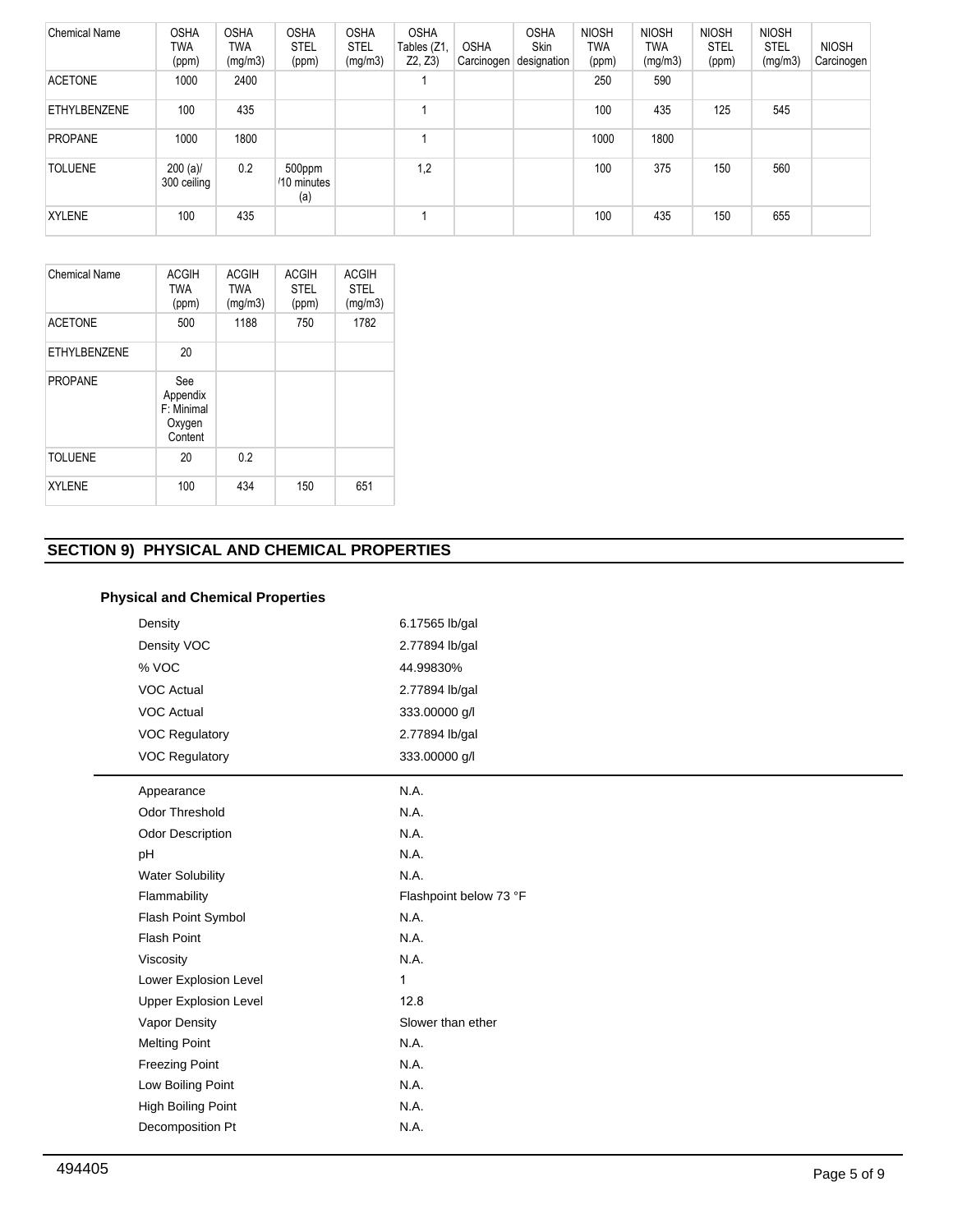# **SECTION 10) STABILITY AND REACTIVITY**

# **Stability:**

Stable.

# **Conditions to Avoid:**

High temperatures.

# **Incompatible Materials:**

None known.

# **Hazardous Reactions/Polymerization:**

Will not occur.

# **Hazardous Decomposition Products:**

In fire, will decompose to carbon dioxide, carbon monoxide.

# **SECTION 11) TOXICOLOGICAL INFORMATION**

#### **Skin Corrosion/Irritation:**

Overexposure will cause defatting of skin.

Causes skin irritation

## **Serious Eye Damage/Irritation:**

Overexposure will cause redness and burning sensation.

Causes serious eye irritation

## **Carcinogenicity:**

No data available

# **Germ Cell Mutagenicity:**

No data available

## **Reproductive Toxicity:**

Suspected of damaging fertility or the unborn child.

## **Respiratory/Skin Sensitization:**

No data available

# **Specific Target Organ Toxicity - Single Exposure:**

May cause drowsiness or dizziness

# **Specific Target Organ Toxicity - Repeated Exposure:**

May cause damage to organs through prolonged or repeated exposure.

# **Aspiration Hazard:**

May be fatal if swallowed and enters airways

#### **Acute Toxicity:**

Inhalation: effect of overexposure include irritation of respiratory tract, headache, dizziness, nausea, and loss of coordination. Extreme overexposure may result in unconsciousness and possibly death.

0000100-41-4 ETHYLBENZENE

LC50 (inhalation, rat): 4000 ppm; 4-hour exposure (3)

LD50 (oral, rat): 3.5 g/kg (1,3,5,10) LD50 (oral, rat): 4.72 g/kg (3,5,7,8) LD50 (dermal, rabbit): 17.8 g/kg (11)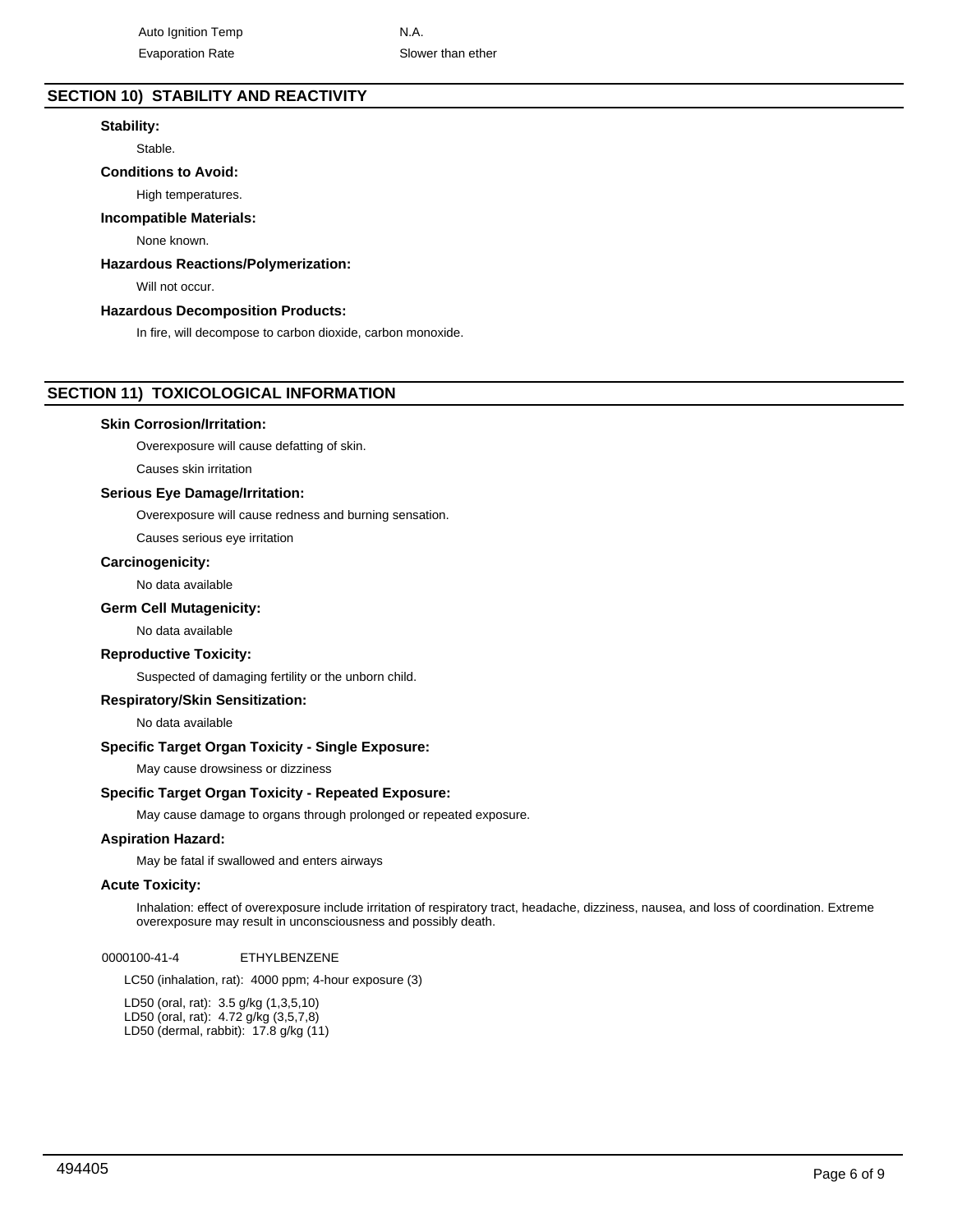#### 0001330-20-7 XYLENE

LC50 (rat): 6350 ppm (4-hour exposure) (unspecified isomers and ethylbenzene) (1)LC50 (rat): 6700 ppm (4-hour exposure) (65% m -xylene, 7.6% o-xylene, 7.8% p-xylene, 19.3% ethylbenzene) (2) ethylbenzene) (1)

LC50 (rat): 6700 ppm (4-hour exposure) (65% m-xylene, 7.6% o-xylene, 7.8% p-xylene, 19.3% ethylbenzene)(2)

LD50 (oral, rat): 5400 mg/kg (52% m-, 19% o-, 24% p-) (1)LD50 (oral, female mouse): 5251 mg/kg (60.2% m-, 9.1% o-, 14.6% p-, 17.0% ethylbenzene) (4)

LD50 (oral, male mouse): 5627 mg/kg (60.2% m-, 9.1% o-, 14.6% p-, 17.0% ethylbenzene) (4)

LD50 (dermal, rabbit): 12180 mg/kg (m-xylene); greater than 1700 mg/kg (mixed xylenes - undefined composition) (3)

LD50 (oral, female mouse): 5251 mg/kg (60.2% m-, 9.1% o-, 14.6% p-, 17.0% ethylbenzene) (4)

LD50 (oral, male mouse): 5627 mg/kg (60.2% m-, 9.1% o-, 14.6% p-, 17.0% ethylbenzene) (4)

LD50 (dermal, rabbit): 12180 mg/kg (m-xylene); greater than 1700 mg/kg (mixed xylenes - undefined composition) (3)

# 0000108-88-3 TOLUENE

LC50 (rat): 8800 ppm (4-hour exposure) (2)

LC50 (rat): 6000 ppm (6-hour exposure) (3)

LD50 (oral, rat): 2600 to 7500 mg/kg (3,5,11,17)

LD50 (oral, neonatal rat): less than 870 mg/kg (3)

LD50 (dermal, rabbit): 12,225 mg/kg (reported as 14.1 ml/kg) (1)

0000067-64-1 ACETONE

LC50 (male rat): 30000 ppm (4-hour exposure); cited as 71000 mg/m3 (4-hour exposure) (29) LC50 (male mouse): 18600 ppm (4-hour exposure); cited as 44000 mg/m3 (4-hour exposure) (29)

LD50 (oral, female rat): 5800 mg/kg (24) LD50 (oral, mature rat): 6700 mg/kg (cited as 8.5 mL/kg) (31) LD50 (oral, newborn rat): 1750 mg/kg (cited as 2.2 mL/kg) (31) LD50 (oral, mouse): 3000 mg/kg (32,unconfirmed) LD50 (dermal, rabbit): Greater than 16000 mg/kg cited as 20 mL/kg) (30)

## **Potential Health Effects - Miscellaneous**

0000067-64-1 ACETONE

The following medical conditions may be aggravated by exposure: lung disease, eye disorders, skin disorders. Overexposure may cause damage to any of the following organs/systems: blood, central nervous system, eyes, kidneys, liver, respiratory system, skin.

0000100-41-4 ETHYLBENZENE

Is an IARC, NTP or OSHA carcinogen. Increased susceptibility to the effects of this material may be observed in people with preexisting disease of any of the following: central nervous system, kidneys, liver, lungs. Recurrent overexposure may result in liver and kidney injury. Studies in laboratory animals have shown reproductive, embryotoxic and developmental effects. WARNING: This chemical is known to the State of California to cause cancer.

0000108-88-3 TOLUENE

Increased susceptibility to the effects of this material may be observed in people with preexisting disease of any of the following: central nervous system, kidneys, liver, respiratory system, skin. Can be absorbed through the skin in harmful amounts. Recurrent overexposure may result in liver and kidney injury. High airborne levels have produced irregular heart beats in animals and occasional palpitations in humans. Rats exposed to very high airborne levels have exhibited high frequency hearing deficits. The significance of this to man is unknown. WARNING: This chemical is known to the State of California to cause birth defects or other reproductive harm.

0001330-20-7 XYLENE

Increased susceptibility to the effects of this material may be observed in people with preexisting disease of any of the following: bone marrow, cardiovascular system, central nervous system, kidneys, liver, lungs. Recurrent overexposure may result in liver and kidney injury. High exposures may produce irregular heart beats. Canada classifies Xylene as a developmental toxin as high exposures to xylenes in some animal studies have been reported to cause health effects on the developing fetus/embryo. These effects were often at levels toxic to the adult animal. The significance of these effects to humans is not known. Repeated or prolonged skin contact may cause any of the following: irritation, dryness, cracking of the skin.

## **Chronic Exposure**

0000100-41-4 ETHYLBENZENE

CARCINOGENIC EFFECTS: Ethyl Benzene has been listed by IARC as Group 2B, Possibly Carcinogenic to Humans.

TERATOGENIC EFFECTS: Ethyl Benzene has been Classified as POSSIBLE for humans.

0000108-88-3 TOLUENE

TERATOGENIC EFFECTS:Toluene has been Classified as POSSIBLE for humans.

0001330-20-7 XYLENE

Xylene in high concentrations has caused embryotoxic effects in laboratory animals.

High exposure to Xylenes in some animal studies have been reported to cause health effects on the developing embryo/fetus.

# **SECTION 12) ECOLOGICAL INFORMATION**

## **Toxicity:**

No data available.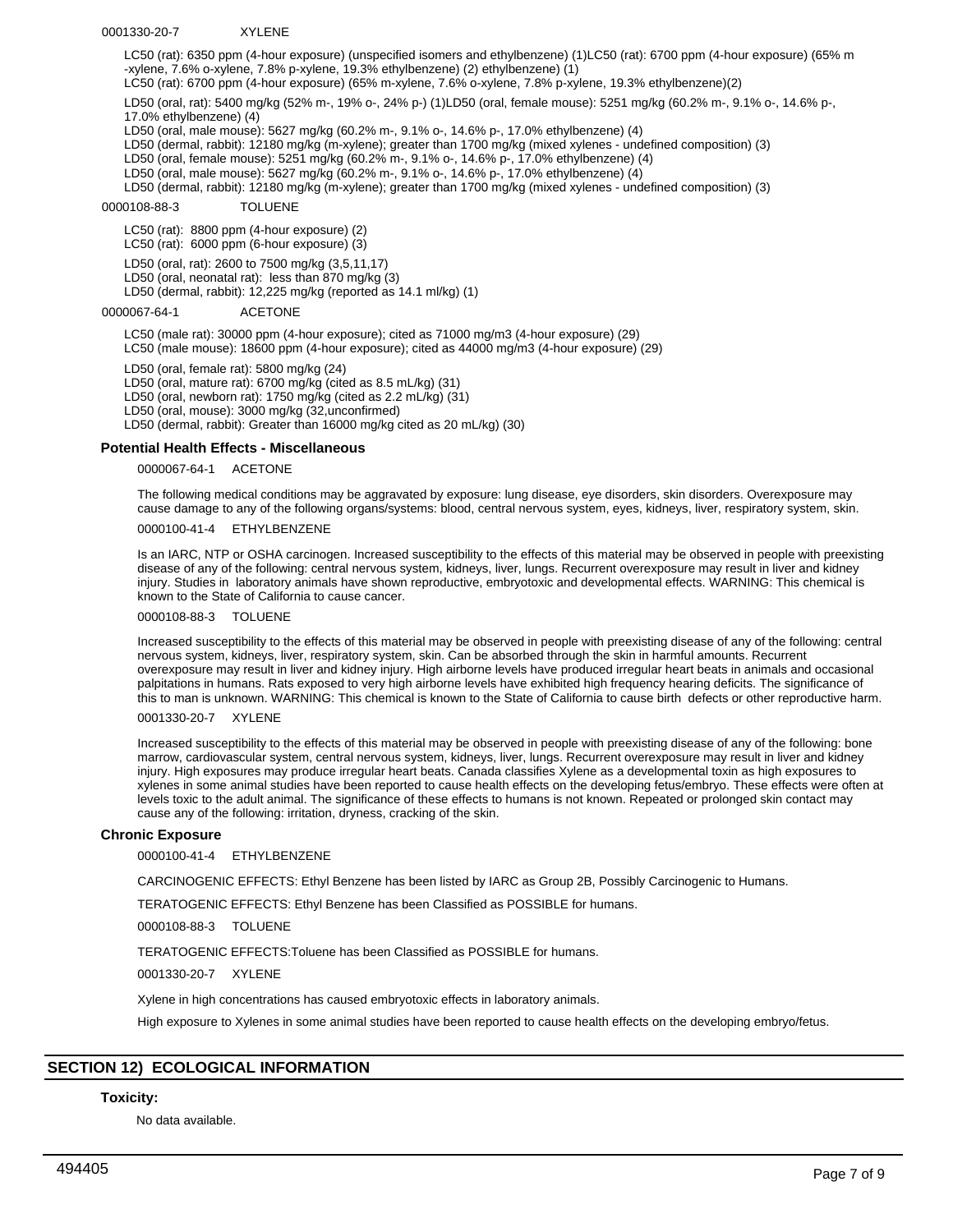Very toxic to aquatic life

## **Persistence and Degradability:**

No data available.

# **Bio-Accumulative Potential:**

No data available.

# **Mobility in Soil:**

No data available.

# **Other Adverse Effects:**

No data available.

# **Bio-accumulative Potential**

0000067-64-1 ACETONE

Does not bioaccumulate

# **Persistence and Degradability**

0000067-64-1 ACETONE

91% readily biodegradable, Method: OECD Test Guideline 301B

# **SECTION 13) DISPOSAL CONSIDERATIONS**

# **Water Disposal:**

Under RCRA, it is the responsibility of the user of the product, to determine a the time of disposal whether the product meets RCRA criteria for hazardous waste. Waste management should be in full compliance with federal, state, and local laws.

Empty containers retain product residue which may exhibit hazards of material, therefore do not pressurize, cut, glaze, weld or use for any other purposes. Return drums to reclamation centers for proper cleaning and reuse.

# **SECTION 14) TRANSPORT INFORMATION**

# **U.S. DOT Information:**

Consumer Commodity, ORM-D

# **IMDG Information:**

Consumer Commodity, ORM-D

# **IATA Information:**

Consumer Commodity, ORM-D

# **SECTION 15) REGULATORY INFORMATION**

| CAS          | Chemical Name  | % By Weight | <b>Requlation List</b>                                                                                                  |
|--------------|----------------|-------------|-------------------------------------------------------------------------------------------------------------------------|
| 0000067-64-1 | <b>ACETONE</b> |             | 44% - 75% CERCLA, SARA312, TSCA, RCRA, ACGIH, OSHA                                                                      |
| 0000074-98-6 | <b>PROPANE</b> |             | 8% - 21% SARA312, VOC TSCA, ACGIH, OSHA                                                                                 |
| 0000108-88-3 | <b>TOLUENE</b> |             | 8% - 21% CERCLA, HAPS, SARA312, SARA313, VOC, TSCA, RCRA, OH_TOX, ACGIH, CA_Prop65 - California<br>Proposition 65, OSHA |
| 0001330-20-7 | <b>XYLENE</b>  |             | 7% - 18% CERCLA, HAPS, SARA312, SARA313, VOC, TSCA, RCRA, ACGIH, OSHA                                                   |
| 0000100-41-4 | FTHYLBENZENE   |             | 1.1% - 3% CERCLA, HAPS, SARA312, SARA313, VOC, TSCA, ACGIH, CA_Prop65 - California Proposition 65, OSHA                 |

# **SECTION 16) OTHER INFORMATION**

# **Glossary:**

\* There are points of differences between OSHA GHS and UN GHS. In 90% of the categories, they can be used interchangeably, but for the Skin Corrosion/Irritant Category and the Specific Target Organ Toxicity (Single and Repeated Exposure) Categories. In these cases, our system will say UN GHS.